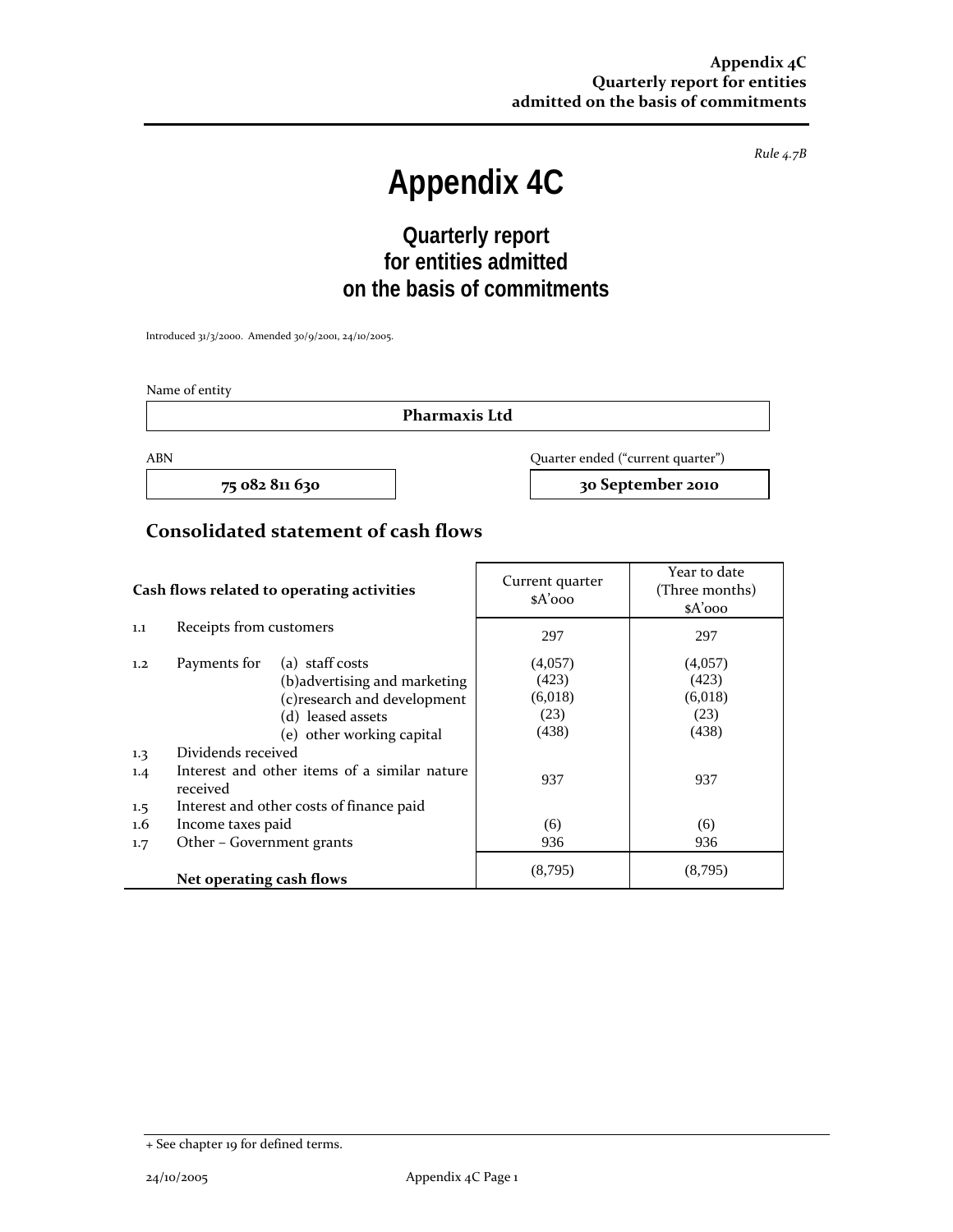|                                      |                                                                                                                                                                                                                | Current quarter<br>$A'$ 000 | Year to date<br>(Three months)<br>\$A'ooo |
|--------------------------------------|----------------------------------------------------------------------------------------------------------------------------------------------------------------------------------------------------------------|-----------------------------|-------------------------------------------|
| 1.8                                  | Net operating cash flows (carried forward)                                                                                                                                                                     | (8,795)                     | (8,795)                                   |
| 1.9                                  | Cash flows related to investing activities<br>Payment for acquisition of:                                                                                                                                      |                             |                                           |
|                                      | (a) businesses (item $5$ )                                                                                                                                                                                     |                             |                                           |
|                                      | (b) equity investments                                                                                                                                                                                         |                             |                                           |
|                                      | (c) intellectual property                                                                                                                                                                                      | (71)<br>(362)               | (71)<br>(362)                             |
|                                      | (d) physical non-current assets<br>(e) other non-current assets                                                                                                                                                |                             |                                           |
| 1.10                                 | Proceeds from disposal of:                                                                                                                                                                                     |                             |                                           |
|                                      | (a) businesses (item $5$ )                                                                                                                                                                                     |                             |                                           |
|                                      | (b) equity investments                                                                                                                                                                                         |                             |                                           |
|                                      | (c) intellectual property                                                                                                                                                                                      |                             |                                           |
|                                      | (d) physical non-current assets                                                                                                                                                                                |                             |                                           |
|                                      | (e) other non-current assets                                                                                                                                                                                   |                             |                                           |
| 1,11                                 | Loans to other entities                                                                                                                                                                                        |                             |                                           |
| 1.12                                 | Loans repaid by other entities                                                                                                                                                                                 |                             |                                           |
| 1.13                                 | (payment<br>of<br>Other<br>for<br>acquisition                                                                                                                                                                  |                             |                                           |
|                                      | subsidiaries, net of cash acquired)                                                                                                                                                                            |                             |                                           |
|                                      | Net investing cash flows                                                                                                                                                                                       | (433)                       | (433)                                     |
| 1.14                                 | Total operating and investing cash flows                                                                                                                                                                       | (9,228)                     | (9,228)                                   |
| 1.15<br>1.16<br>1.17<br>1.18<br>1.19 | Cash flows related to financing activities<br>Proceeds from issues of shares, options, etc.<br>Proceeds from sale of forfeited shares<br>Proceeds from borrowings<br>Repayment of borrowings<br>Dividends paid | 120                         | 120                                       |
| 1.20                                 | Other (finance lease payments)                                                                                                                                                                                 | (408)                       | (408)                                     |
|                                      | Net financing cash flows                                                                                                                                                                                       | (288)                       | (288)                                     |
|                                      | Net increase (decrease) in cash held                                                                                                                                                                           | (9,516)                     | (9,516)                                   |
| 1.21                                 | Cash at beginning of quarter/year to date                                                                                                                                                                      | 85,787                      | 85,787                                    |
| 1.22                                 | Exchange rate adjustments to item 1.21                                                                                                                                                                         | (440)                       | (440)                                     |
| 1.23                                 | Cash at end of quarter                                                                                                                                                                                         | 75,831                      | 75,831                                    |

<sup>+</sup> See chapter 19 for defined terms.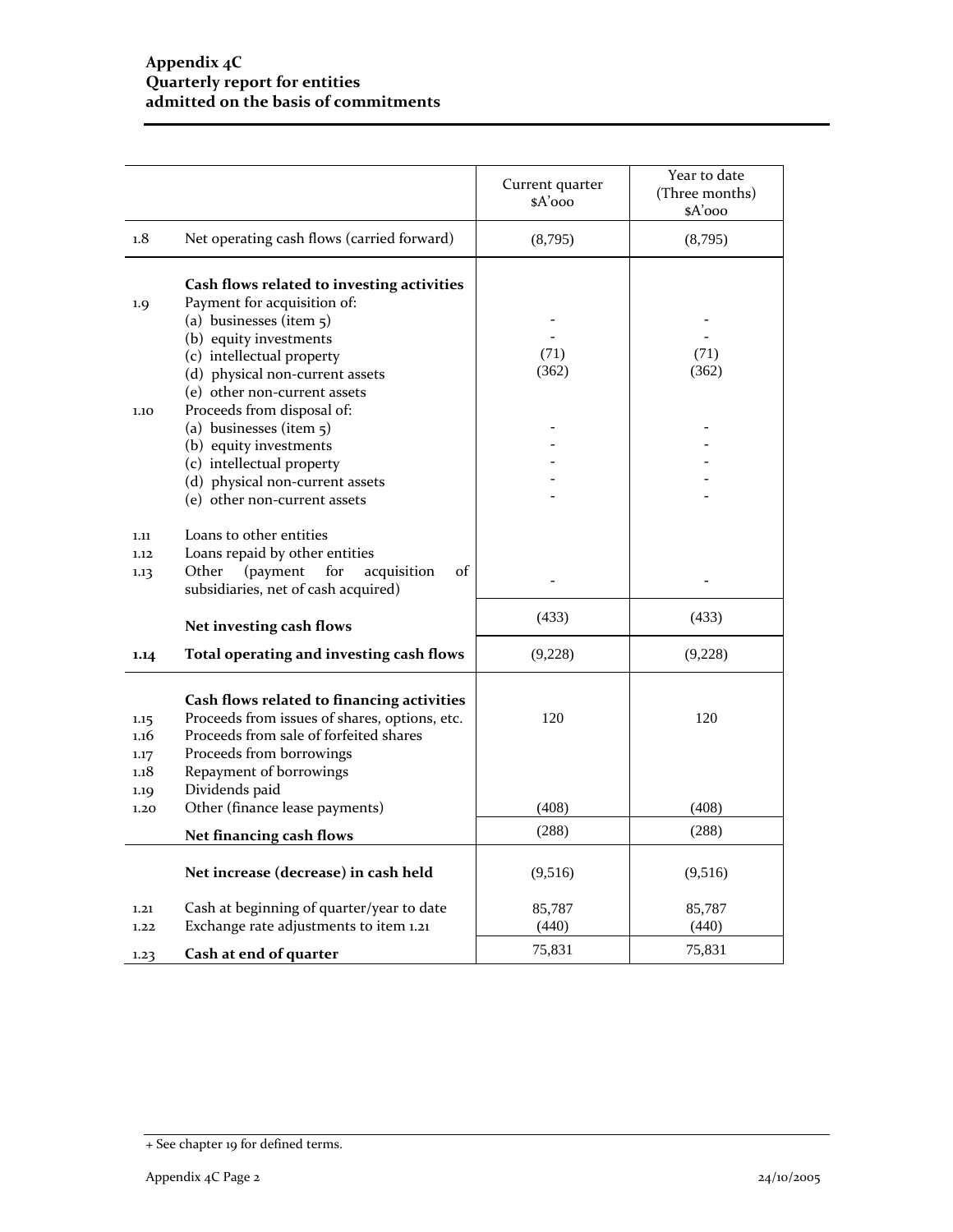### **Payments to directors of the entity and associates of the directors Payments to related entities of the entity and associates of the related entities**

|      |                                                                  | Current quarter<br>$A'$ ooo |
|------|------------------------------------------------------------------|-----------------------------|
| 1.24 | Aggregate amount of payments to the parties included in item 1.2 | 70                          |
| 1.25 | Aggregate amount of loans to the parties included in item 1.11   | Nil                         |

1.26 Explanation necessary for an understanding of the transactions

Payments represent directors fees for quarter

#### **Non‐cash financing and investing activities**

2.1 Details of financing and investing transactions which have had a material effect on consolidated assets and liabilities but did not involve cash flows

the contract of the contract of the contract of the contract of the contract of the contract of Nil

2.2 Details of outlays made by other entities to establish or increase their share in businesses in which the reporting entity has an interest

the contract of the contract of the contract of the contract of the contract of the contract of Nil

#### **Financing facilities available**

*Add notes as necessary for an understanding of the position. (See AASB 1026 paragraph 12.2).*

|     |                             | Amount available | Amount used |
|-----|-----------------------------|------------------|-------------|
|     |                             | \$A'ooo          | $A'$ 000    |
| 3.1 | Loan facilities             | Nil              | Nil         |
| 3.2 | Credit standby arrangements | Nil              | Nil         |

<sup>+</sup> See chapter 19 for defined terms.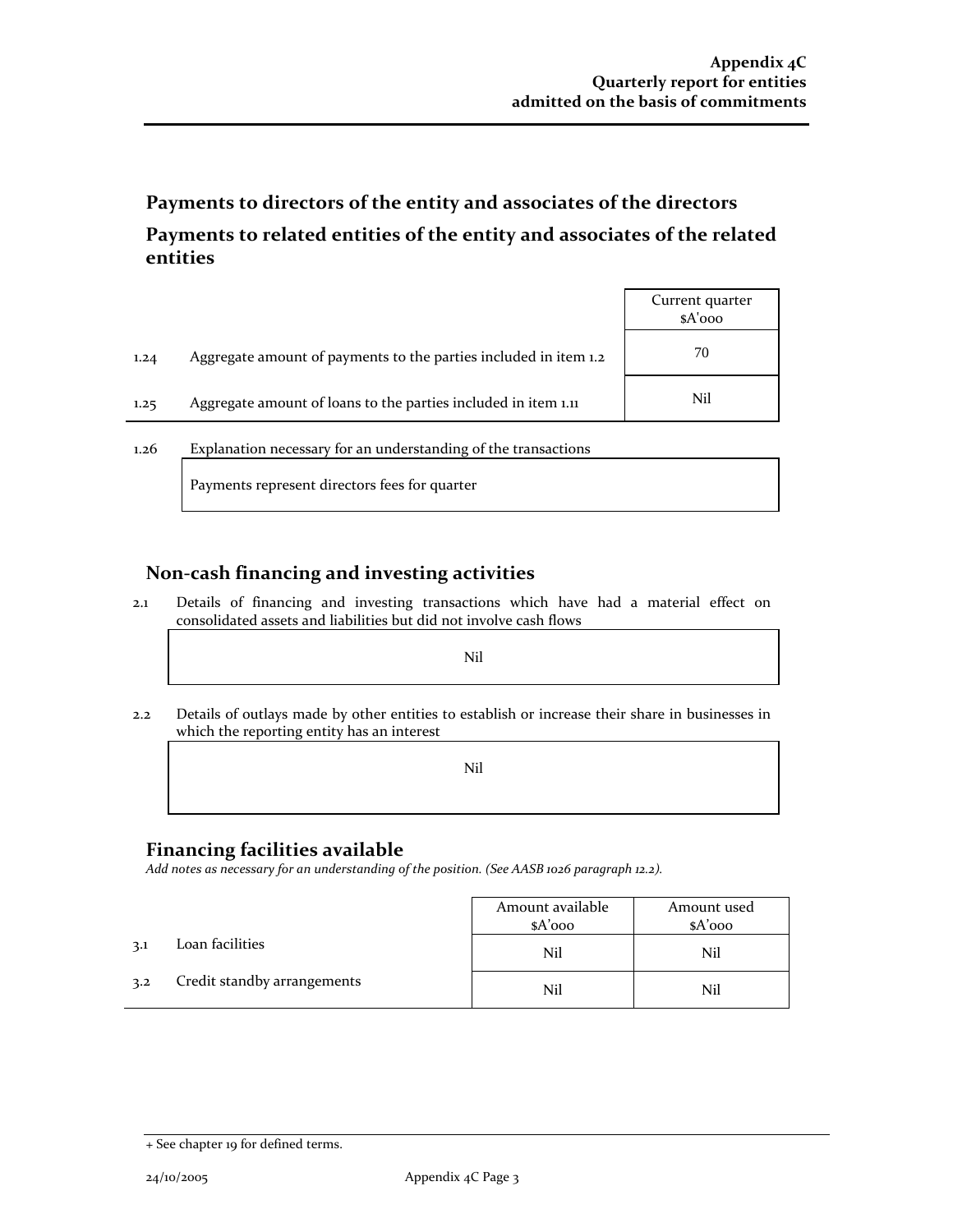#### **Reconciliation of cash**

| Reconciliation of cash at the end of the quarter (as<br>shown in the consolidated statement of cash flows)<br>to the related items in the accounts is as follows. |                                                                    | Current quarter<br>$A'$ 000 | Previous quarter<br>$A'$ 000 |
|-------------------------------------------------------------------------------------------------------------------------------------------------------------------|--------------------------------------------------------------------|-----------------------------|------------------------------|
| 4.1                                                                                                                                                               | Cash on hand and at bank                                           | 4,142                       | 3.791                        |
| 4.2                                                                                                                                                               | Deposits at call                                                   | 1,889                       | 1.049                        |
| 4.3                                                                                                                                                               | Bank overdraft                                                     |                             |                              |
| 4.4                                                                                                                                                               | Other (provide details) – bank accepted bills<br>and term deposits | 69,800                      | 80,947                       |
|                                                                                                                                                                   | Total: cash at end of quarter (item $1.23$ )                       | 75,831                      | 85,787                       |

#### **Acquisitions and disposals of business entities**

|     |                                                           | Acquisitions<br>(Item 1.9(a)) | Disposals<br>(Item 1.10(a)) |
|-----|-----------------------------------------------------------|-------------------------------|-----------------------------|
| 5.1 | Name of entity                                            |                               | Nil                         |
| 5.2 | of<br>Place<br>incorporation<br><b>Or</b><br>registration |                               |                             |
| 5.3 | Consideration for<br>acquisition<br><b>Or</b><br>disposal |                               |                             |
| 5.4 | tangible<br>Total net<br>assets                           |                               |                             |
| 5.5 | Nature of business                                        |                               |                             |

#### **Compliance statement**

- 1 This statement has been prepared under accounting policies which comply with accounting standards as defined in the Corporations Act (except to the extent that information is not required because of note 2) or other standards acceptable to ASX.
- 2 This statement does /does not\* *(delete one)* give a true and fair view of the matters disclosed.



Sign here: Date: 13 October 2010

(Chief Financial Officer/Company Secretary)

Print name: David McGarvey

<sup>+</sup> See chapter 19 for defined terms.